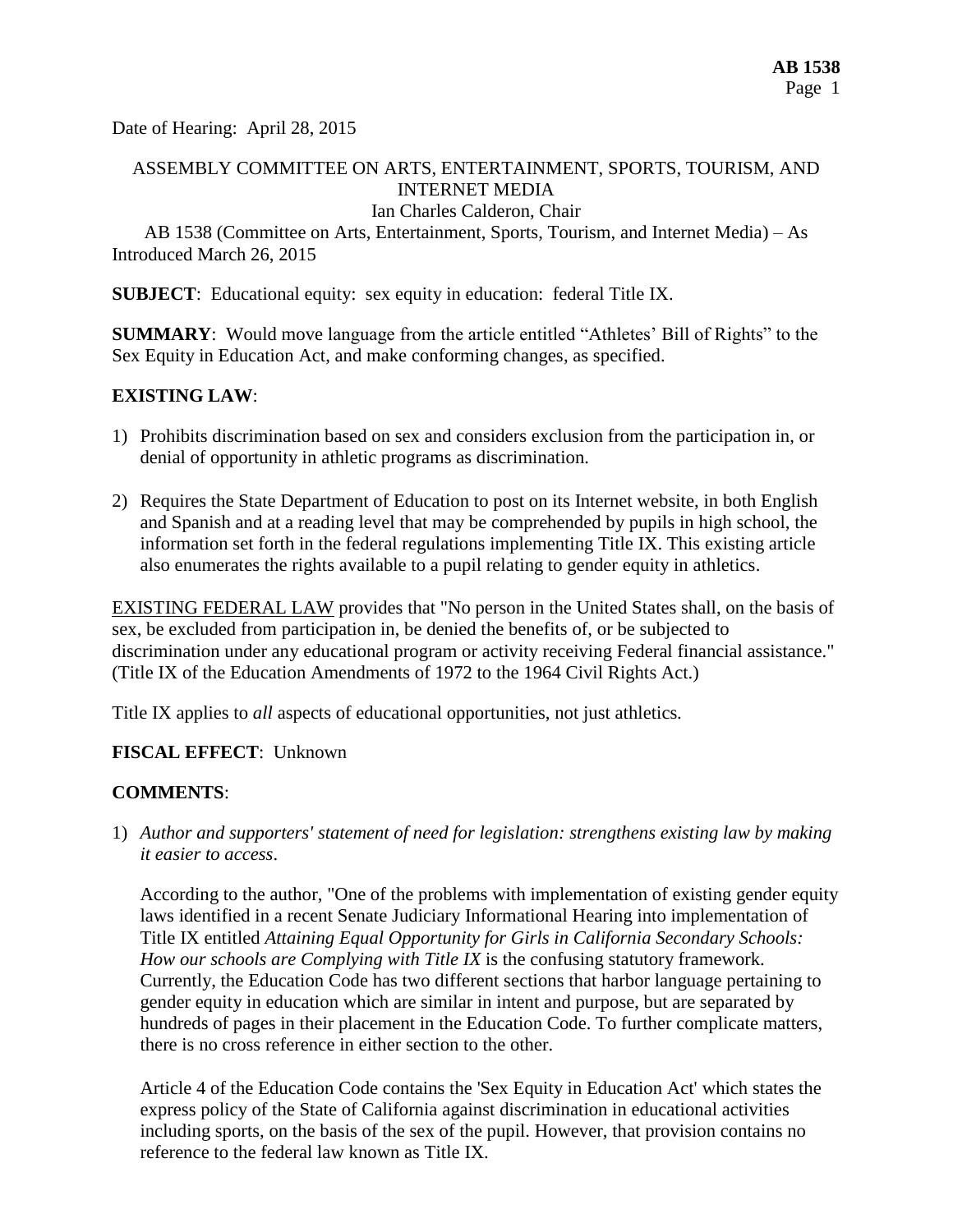"Article 10 of the Education Code holds the 'Athletes' Bill of Rights' which includes the requirement that the Department of Education publish the information set forth in federal regulations implementing Title IX, including classroom and facilities access in addition to athletes' rights, ensuring students to "fair and equitable" treatment regardless of gender. However, this section of the Education Code contains no reference to the corollary policy and statutory scheme for gender equity contained in the California Sex Equity in Education Act."

Supporters such as Equal Rights Advocates, add, "The piece-meal structure of the existing laws creates additional steps and confusion when people try to locate language on the single issue of gender equity in education. AB 1538 solves this problem by incorporating the explicit language referencing publication of Title IX implementing regulations and the Athletes' Bill of Rights from Article 10 into the similar provisions of the Sex Equity in Education Act in Article 4 of the Education Code. By merging the two provisions, it creates one cohesive section making it more accessible for school personnel, students, and other individuals wishing to find this information. In addition, the author points out that AB 1538 was drafted in such a way that all of the case, statutory and regulatory history of each of these important sections of law will remain intact.

### *2) Title IX compliance remains an unmet challenge.*

According to the White Paper prepared for the recent Senate Judiciary Title IX Compliance Informational Hearing, "Since the 1970s, both federal and state laws have sought to prevent discrimination in educational institutions that receive public monies on the basis of a person's sex. The California Legislature has acted several times in the last years to enact legislation intended to bring more awareness about Title IX to students and families." However, despite these laws, "According to the National Women's Law Center (NWLC), more than 40 years since Title IX was passed, girls' opportunities are still not at the level boys' opportunities were in 1972; schools still provide 1.3 million fewer chances for girls to play sports in high school. Moreover, girls of color, in particular, NWLC reports, play sports at far lower rates than Caucasian girls with only 64% of African-American and Hispanic girls and 53% of Asian girls playing sports in comparison to 76% of Caucasian girls. (NWLC Fact Sheet, *Title IX 40 Years and Counting*, (June 2012), p. 1.)"

Enforcement of compliance is initiated upon the filing of a complaint alleging a violation of Title IX. Current law does not require any reporting of measures of compliance with Title IX by K-12 schools.

AB 2295 (Oropeza), Chapter 1060, Statutes of 2002, contained uncodified language that required the California Department of Education and the California Postsecondary Education Commission to contract jointly for a one-time report on female participation in athletics. In 2003, the RMC Research Corporation's independent report "Title IX Athletics Compliance at California's Public High Schools, Community Colleges, and Universities" revealed that of the 125 high schools that returned surveys, only 26% were in compliance with Title IX based on proportionality, defined as having participation rates that were within five percentage points of the enrollment rates for each gender.